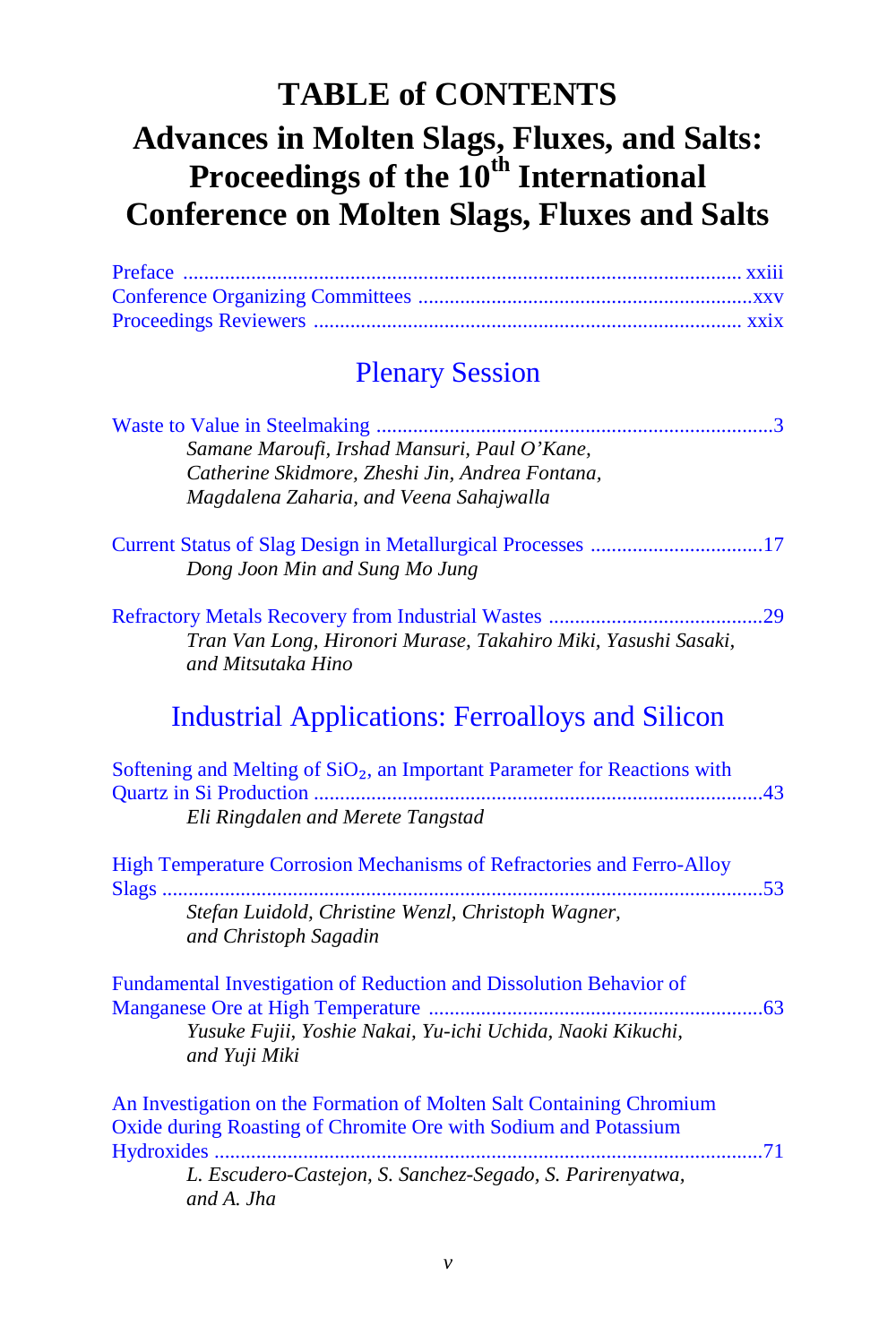| Effect of the CaO Addition in the Fusion Process of Nickeliferous Laterites                                                                                                                                                                  |
|----------------------------------------------------------------------------------------------------------------------------------------------------------------------------------------------------------------------------------------------|
| Sandra Díaz Bello, Oscar J. Restrepo, and Álvaro H. Forero P                                                                                                                                                                                 |
| Defining the Operating Regime and Methodology for the Furnace Method<br>Heine Weitz and Andrie Garbers-Craig                                                                                                                                 |
| Optimized Slag Design for Maximum Metal Recovery during the<br>Pyrometallurgical Processing of Polymetallic Deep-Sea Nodules 97<br>David Friedmann and Bernd Friedrich                                                                       |
| Review of Liquidus Surface and Phase Equilibria in the<br>TiO <sub>2</sub> -SiO <sub>2</sub> -Al <sub>2</sub> O <sub>3</sub> -MgO-CaO Slag System at PO <sub>2</sub> Applicable in Fluxed<br>Xolisa Goso, Johannes Nell, and Jochen Petersen |
| <b>Inclusions and Clean Steelmaking</b>                                                                                                                                                                                                      |
| Effect of Ladle Furnace Slag Composition in Si-Mn Killed Steel Transient<br>Stephano P.T. Piva and P. Chris Pistorius                                                                                                                        |
| Reduction of Slag and Refractories by Aluminium in Steel and Inclusion<br>Modification<br>127<br>Haoyuan Mu, Bryan A. Webler, and Richard J. Fruehan                                                                                         |
| Reactivity of Selected Oxide Inclusions with $CaO-Al_2O_3-SiO_2-(MgO)$<br>135<br>Slags<br>B.J. Monaghan, H. Abdeyazdan, R.J. Longbottom, N. Dogan,<br>M.A. Rhamdhani, and M.W. Chapman                                                       |
| A Study on Calcium Transfer from Slag to Steel and Its Effect on<br>Deepoo Kumar and P. Chris Pistorius                                                                                                                                      |
| Effect of Al <sub>2</sub> O <sub>3</sub> Content in Top Slag on Cleanness of Stainless Steel<br>Qi Wang, Lijun Wang, and Kuochih Chou                                                                                                        |
|                                                                                                                                                                                                                                              |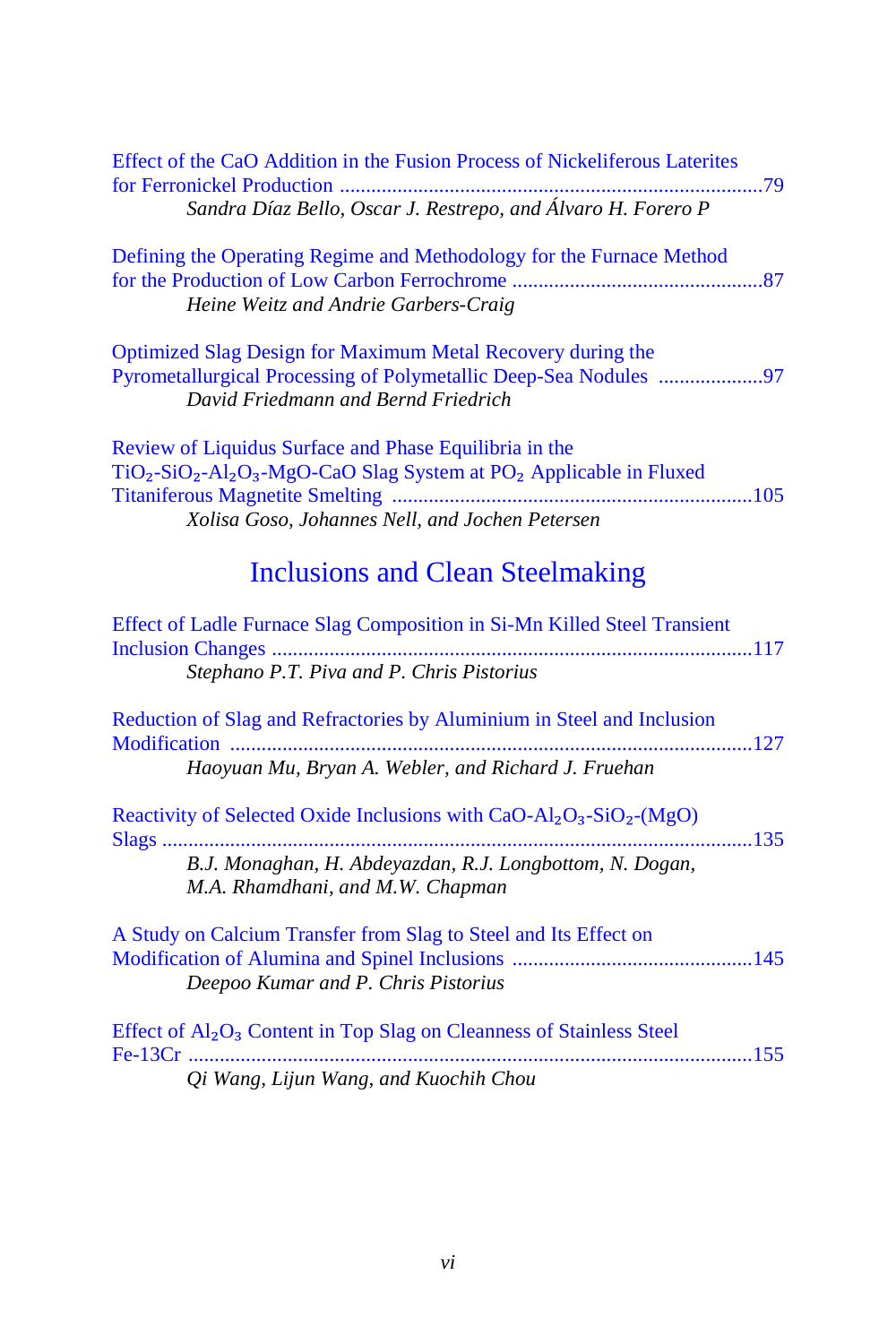#### [Slag and Salt Structure](#page-0-1)

| Understanding of Cr-Containing Slags by Sulphide Capacity and Structural                                                               |
|----------------------------------------------------------------------------------------------------------------------------------------|
| Lijun Wang and Kuo-chih Chou                                                                                                           |
| <b>Structure Studies of Silicate Glasses by Raman Spectroscopy 175</b><br>Chen Han, Mao Chen, Ron Rasch, Ying Yu, and Baojun Zhao      |
| <b>Relation between Acoustic Properties and Structures on Molten Alkali</b><br>Miyuki Hayashi                                          |
| Use of Slags, Fluxes and Salts in Recycling                                                                                            |
| Equilibria of Gold and Silver between Molten Copper and $FeOx-SiO2-Al2O3$<br>Katri Avarmaa, Hugh O'Brien, and Pekka Taskinen           |
| Experimental Study on Smelting of Waste Smartphone PCBs Based on<br>Youqi Fan, Yaowu Gu, Qiyong Shi, Songwen Xiao,<br>and Fatian Jiang |

[Recovery of Valuable Metals from Spent Lithium-Ion Batteries by Smelting](#page-0-0)  Reduction Process Based on MnO-SiO<sub>2</sub>-Al<sub>2</sub>O<sub>3</sub> Slag System .............................211 *Ren Guoxing, Xiao Songwen, Xie Meiqiu, Pan Bing, Fan Youqi, Wang Fenggang, and Xia Xing*

#### [Crystallization/Freeze Linings](#page-0-1)

| In-Situ Observation of Rare Earth Containing Precipitated Phase                  |  |
|----------------------------------------------------------------------------------|--|
| Crystallization and Solidification of $CaO-SiO2-Nd2O3$ and                       |  |
|                                                                                  |  |
| Thu Hoai Le, Mayu Aketagawa, Annelies Malfliet, Bart Blanpain,<br>and Muxing Guo |  |
|                                                                                  |  |

In-Situ Studies on the Crystallization of CaO-SiO₂-CaF₂-CeO₂ System by [a Confocal Laser Scanning Microscope ...........................................................229](#page-0-0) *Zengwu Zhao, Zhuang Ma, Fushun Zhang, Yongzhi Li, Yongli Jin, Xuefeng Zhan, and Baowei Li*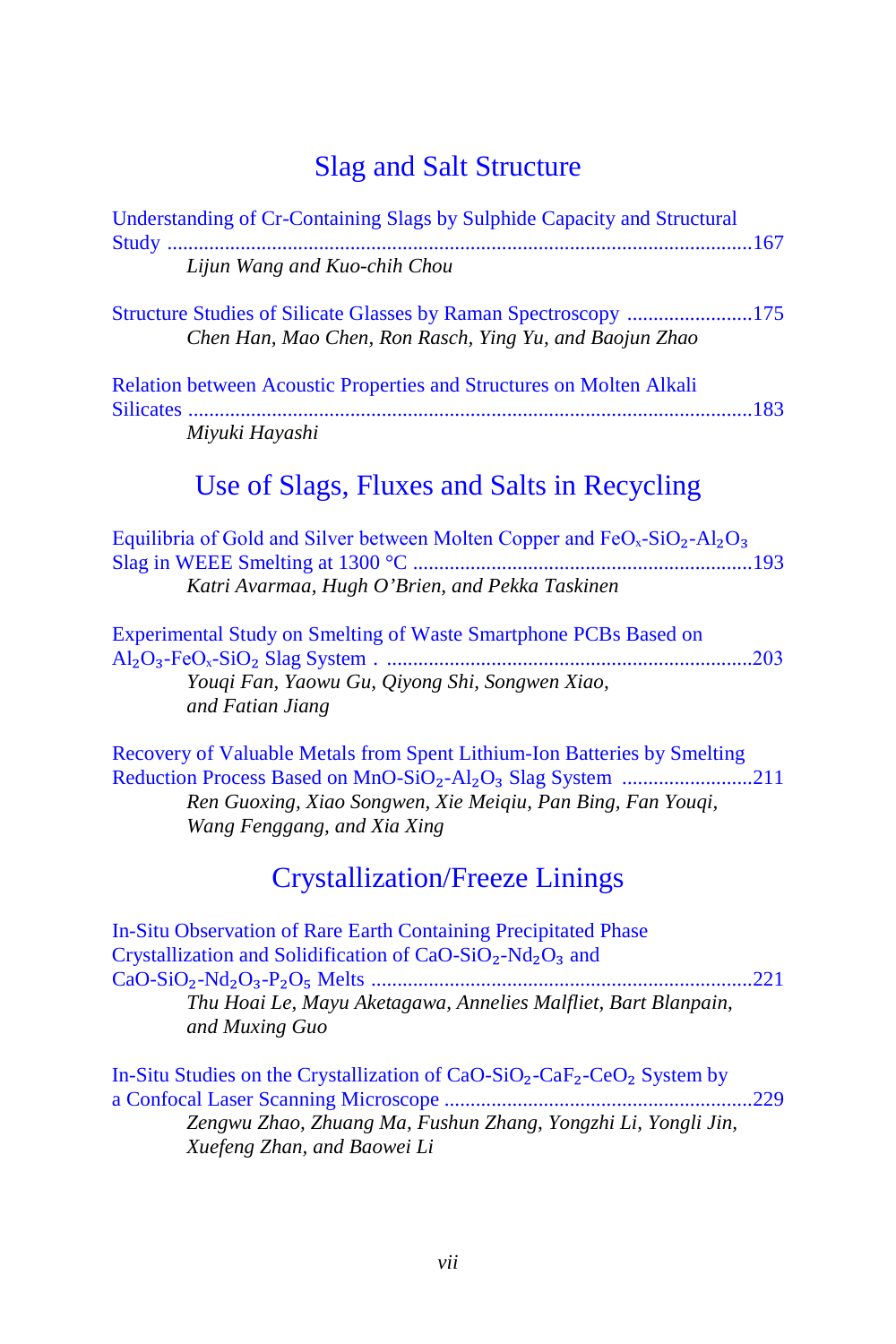| Shaghayegh Esfahani and Mansoor Barati                                                                                                                              |  |  |
|---------------------------------------------------------------------------------------------------------------------------------------------------------------------|--|--|
| Liugang Chen, Muxing Guo, Shuigen Huang, Peter Tom Jones,<br>Bart Blanpain, and Annelies Malfliet                                                                   |  |  |
| <b>Mold Flux</b>                                                                                                                                                    |  |  |
| Root Cause Analysis of Surface Defects in Coils Produced through Thin<br>Diptak Bhattacharya, Siddhartha Misra, Avinash Kumar,<br>and Vinay V Mahashabde            |  |  |
| Advanced Mold Flux Development for the Casting of High-Al Steels 263<br>Dan Xiao, Wanlin Wang, Boxun Lu, and Xinwang Zhang                                          |  |  |
| A Reaction Model to Simulate Composition Change of Mold Flux during<br>Min-Su Kim and Youn-Bae Kang                                                                 |  |  |
| Evaluation of Mold Flux for Continuous Casting of High-Aluminum Steel 279<br>Wei Yan, Alexander McLean, Yindong Yang, Weiging Chen,<br>and Mansoor Barati           |  |  |
| The Structure and the Crystallization Behaviour of the<br>Jinxing Gao, Guanghua Wen, Ting Huang, and Ping Tang                                                      |  |  |
| Fundamental Investigations for the Design of Fluorine Free Mold Powder<br>Irmtraud Marschall, Xiao Yang, and Harald Harmuth                                         |  |  |
| Cold-Finger Measurement of Heat Transfer through Solidified Mold Flux<br>Karina Lara Santos Assis and P. Chris Pistorius                                            |  |  |
| Application of Cathodoluminescence in Analyzing Mold Flux Films 317<br>Elizabeth Nolte, Jeffrey D. Smith, Michael Frazee, Neil Sutcliffe,<br>and Ronald J. O'Malley |  |  |
| Effects of CaF <sub>2</sub> on the Radiative Heat Transfer in Mould Fluxes for<br>Masahiro Susa, Yuta Kono, Rie Endo, and Yoshinao Kobayashi                        |  |  |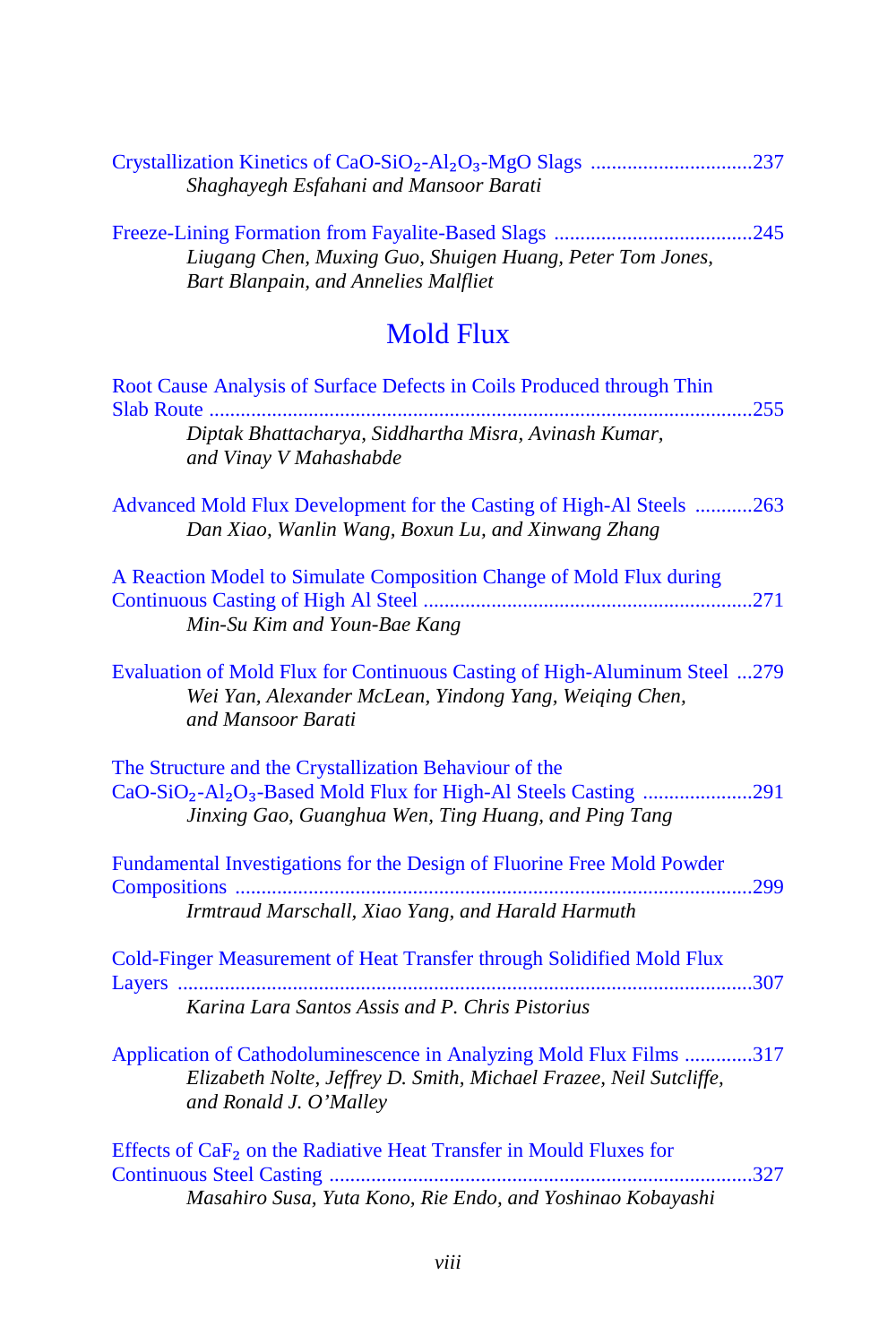| Effect of Na <sub>2</sub> O on Crystallisation Behaviour and Heat Transfer of<br>Jian Yang, Jianqiang Zhang, Yasushi Sasaki, Oleg Ostrovski,<br>Chen Zhang, Dexiang Cai, and Yoshiaki Kashiwaya |
|-------------------------------------------------------------------------------------------------------------------------------------------------------------------------------------------------|
| Effect of Carbon Pickup on the Slab with Slag Pool Thickness in Ultra-Low                                                                                                                       |
| Min-Seok Park and Shin Yoo                                                                                                                                                                      |
| Techniques for Controlling Heat Transfer in the Mould-Strand Gap in<br>Order to Use Fluoride Free Mould Powder for Continuous Casting of                                                        |
| Adam Hunt and Bridget Stewart                                                                                                                                                                   |
| Reduction of Iron Oxides in Mould Fluxes with Additions of CaSi <sub>2</sub> 357<br>Min Wang, Rie Endo, Yoshinao Kobayashi, Zuoyong Dou,<br>and Masahiro Susa                                   |
| <b>Physical Properties: Viscosity</b>                                                                                                                                                           |
| Viscosity Measurement at the International Conferences on Molten Slags<br>Steven Wright and Wan-Yi Kim                                                                                          |
| A Structure-Based Viscosity Model and Database for Multicomponent                                                                                                                               |
| Guixuan Wu, Sören Seebold, Elena Zayhenskikh, Klaus Hack,<br>and Michael Müller                                                                                                                 |
| Thermo-Physical-Chemical Properties of Blast Furnace Slag Bearing                                                                                                                               |
| Chenguang Bai, Zhiming Yan, Shengping Li, Pingsheng Lai,<br>Chen Shan, Xuewei Lv, and Guibao Qiu                                                                                                |
| The Effect of TiO <sub>2</sub> on the Liquidus Zone and Apparent Viscosity of                                                                                                                   |
| Zhiming Yan, Xuewei Lv, Jie Zhang, and Jian Xu                                                                                                                                                  |
| Electrorheology of Ti-Bearing Slag with Different Composition of TiC at                                                                                                                         |
| Tao Jiang, Hongrui Yue, Xiangxin Xue, and Peining Duan                                                                                                                                          |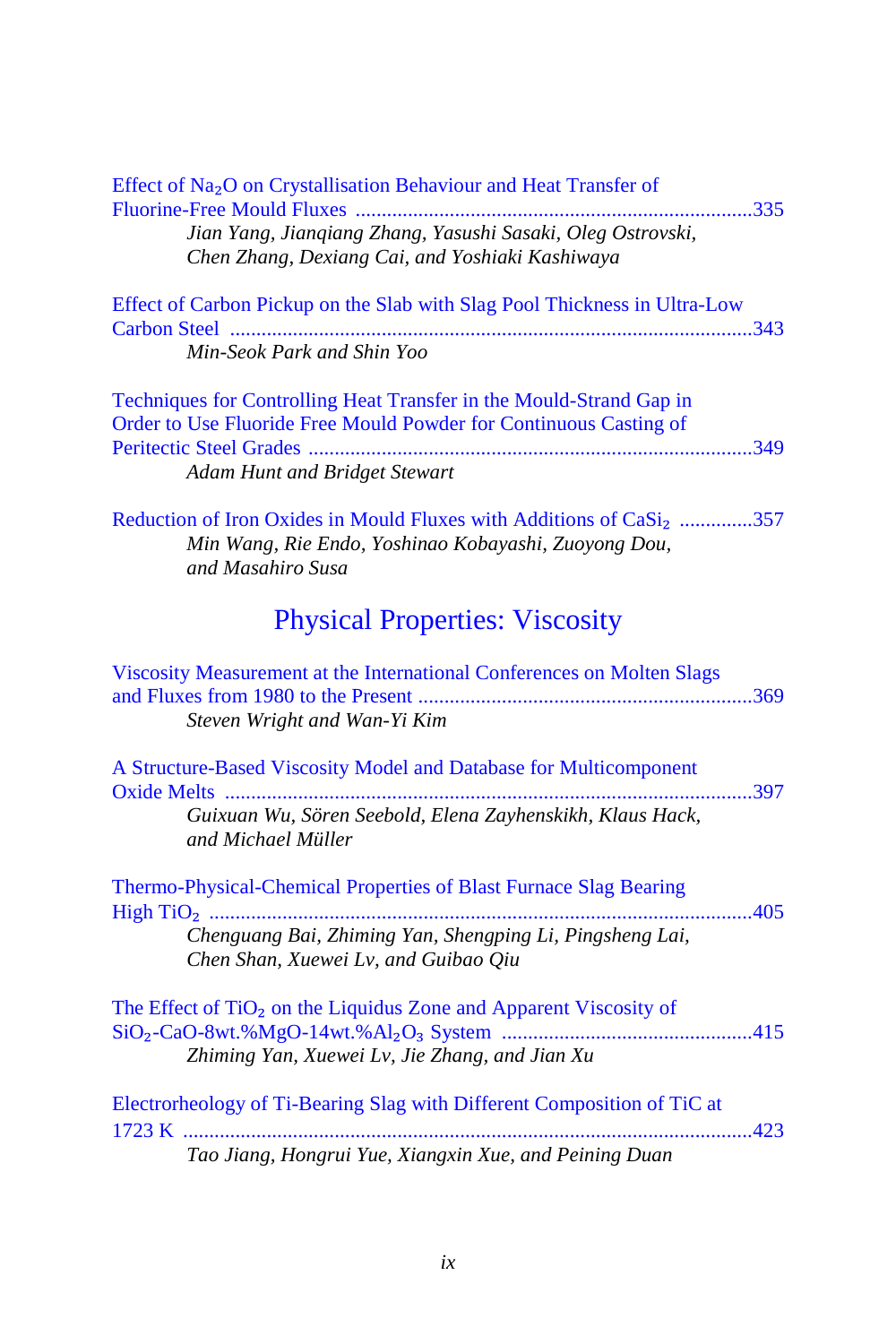| Study on Apparent Viscosity of Foaming Slag - Cold Model and High<br>Johan Martinsson, Björn Glaser, and Du Sichen                                                  |
|---------------------------------------------------------------------------------------------------------------------------------------------------------------------|
| Effect of $Al_2O_3$ and $SiO_2$ Addition on the Viscosity of BOF Slag 439<br>Zhuangzhuang Liu, Lieven Pandelaers, Peter Tom Jones,<br>Bart Blanpain, and Muxing Guo |
| Viscoelastic Properties of Calcium Silicate Based Mold Fluxes at 1623 K 447<br>Seung-Ho Shin, Jung-Wook Cho, and Seon-Hyo Kim                                       |
| Viscosity Property and Raman Spectroscopy of<br>Weijun Huang, Min Chen, Xiang Shen, Yu Shan, Meile He,<br>and Nan Wang                                              |
| <b>Physical Properties: Thermal Properties and Electrical</b><br>Conductivity                                                                                       |
| Techniques for Measuring Solubility and Electrical Conductivity in Molten<br>Salts<br>465<br>Shizhao Su, Thomas Villalon Jr., Uday Pal, and Adam Powell             |
| A New Method for Apparent Thermal Conductivity Measurement of<br>477<br>Mu Li, Rie Endo, Li Ju Wang, and Masahiro Susa                                              |
| Controlling Heat Transfer through Mold Flux Film by Scattering Effects 485<br>Dae-Woo Yoon, Jung-Wook Cho, and Seon-Hyo Kim                                         |
| Diffusion Coefficients and Structural Parameters of Molten Slags 493<br>Samane Maroufi, Shahriar Amini, Sharif Jahanshahi,<br>and Oleg Ostrovski                    |
| The Cationic Effect on Properties and Structure of CaO-MgO-SiO <sub>2</sub> Melts 501<br>Yong-Uk Han and Dong Joon Min                                              |
| Effects of Structure on the Thermodynamic and Transport Properties of<br>Lesley J. Beyers, Geoffrey A. Brooks, Bart Blanpain,<br>and Frederik Verhaeghe             |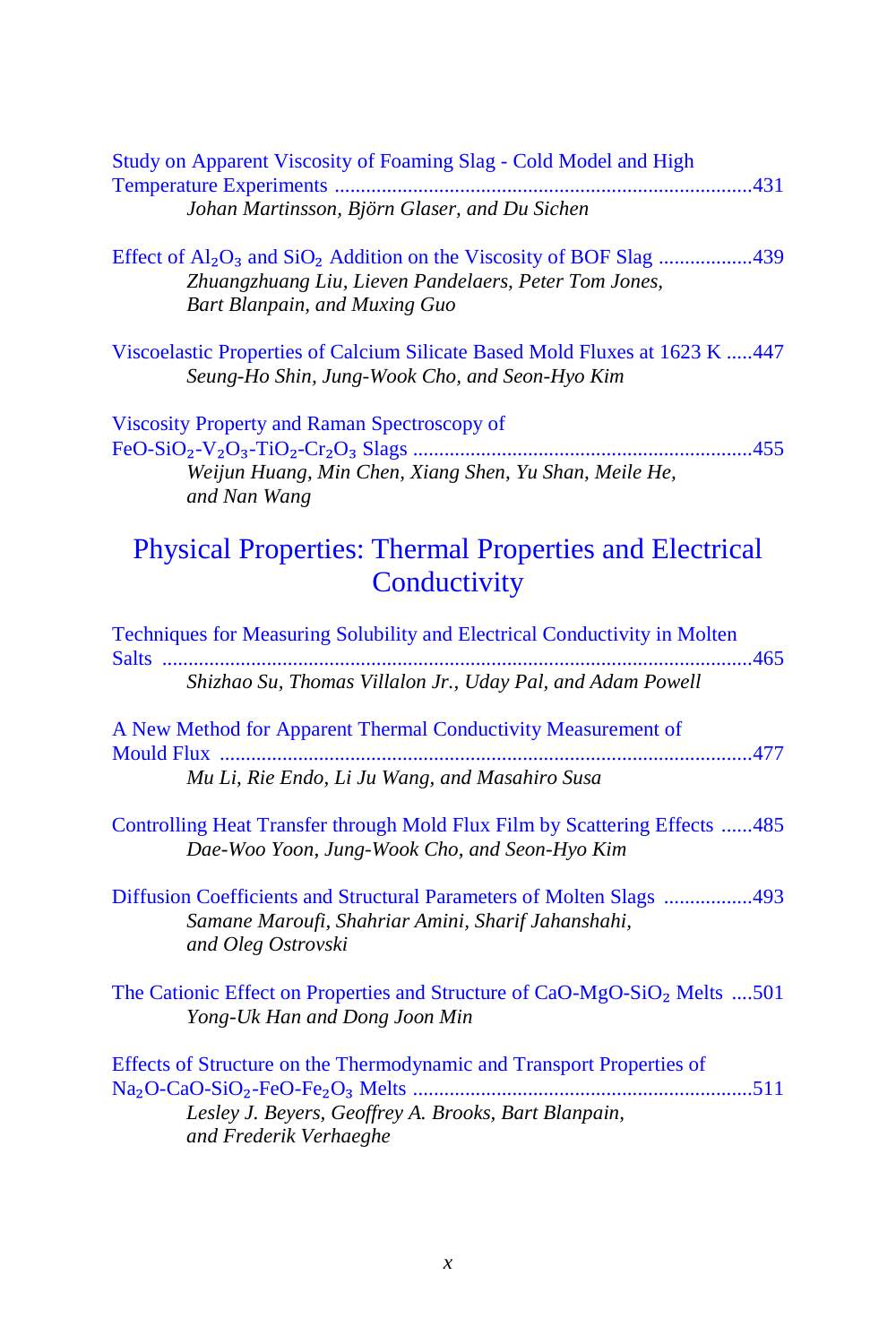| Tsuyoshi Nishi, Junpei Ojima, Yoshitaka Kuroda, Hiromichi Ohta,<br>Sohei Sukenaga, Hiroyuki Shibata, and Hidenori Kawashima                                                                                         |  |  |
|---------------------------------------------------------------------------------------------------------------------------------------------------------------------------------------------------------------------|--|--|
| Yuxiang Peng and Ramana G. Reddy                                                                                                                                                                                    |  |  |
| <b>Interfacial Phenomena</b>                                                                                                                                                                                        |  |  |
| Does Interfacial Tension Play the Most Important Role in Slag-Metal<br>Reactions? An Important Aspect in Process Optimization 535<br>Du Sichen and Jesse F. White                                                   |  |  |
| Control of Molten CaO – $Al_2O_3$ Oxide Jets with Focus on Thermophysical<br>Luckman Muhmood, Mirco Wegener, Shouyi Sun, and Alex Deev                                                                              |  |  |
| Slag Surface Tension Measurements with Constrained Sessile Drops 557<br>Marc A. Duchesne and Robin W. Hughes                                                                                                        |  |  |
| Interactions between Liquid CaO-SiO <sub>2</sub> Slags and Graphite Substrates 565<br>Jesse F. White, Jaewoo Lee, Oscar Hessling, and Björn Glaser                                                                  |  |  |
| Initial Wetting and Spreading Phenomena of Slags on Refractory<br>Yongsug Chung, Tae Hee Yoon, and Kyuyong Lee                                                                                                      |  |  |
|                                                                                                                                                                                                                     |  |  |
| Modelling and Experimental Studies of Diffusivity of Sulfur and Its<br>Relevance in Observing Surface Oscillations at the Slag Metal Interface<br>Luckman Muhmood, Nurni N Viswanathan,<br>and Seshadri Seetharaman |  |  |
| SPH Analysis of Interfacial Flow of the Two Immiscible Melts 589<br>Shungo Natsui, Ryota Nashimoto, Tatsuya Kikuchi,<br>and Ryosuke O. Suzuki                                                                       |  |  |
| Thomas Villalón Jr., Shizhao Su, and Uday Pal                                                                                                                                                                       |  |  |
| Youngjoo Park and Dong Joon Min                                                                                                                                                                                     |  |  |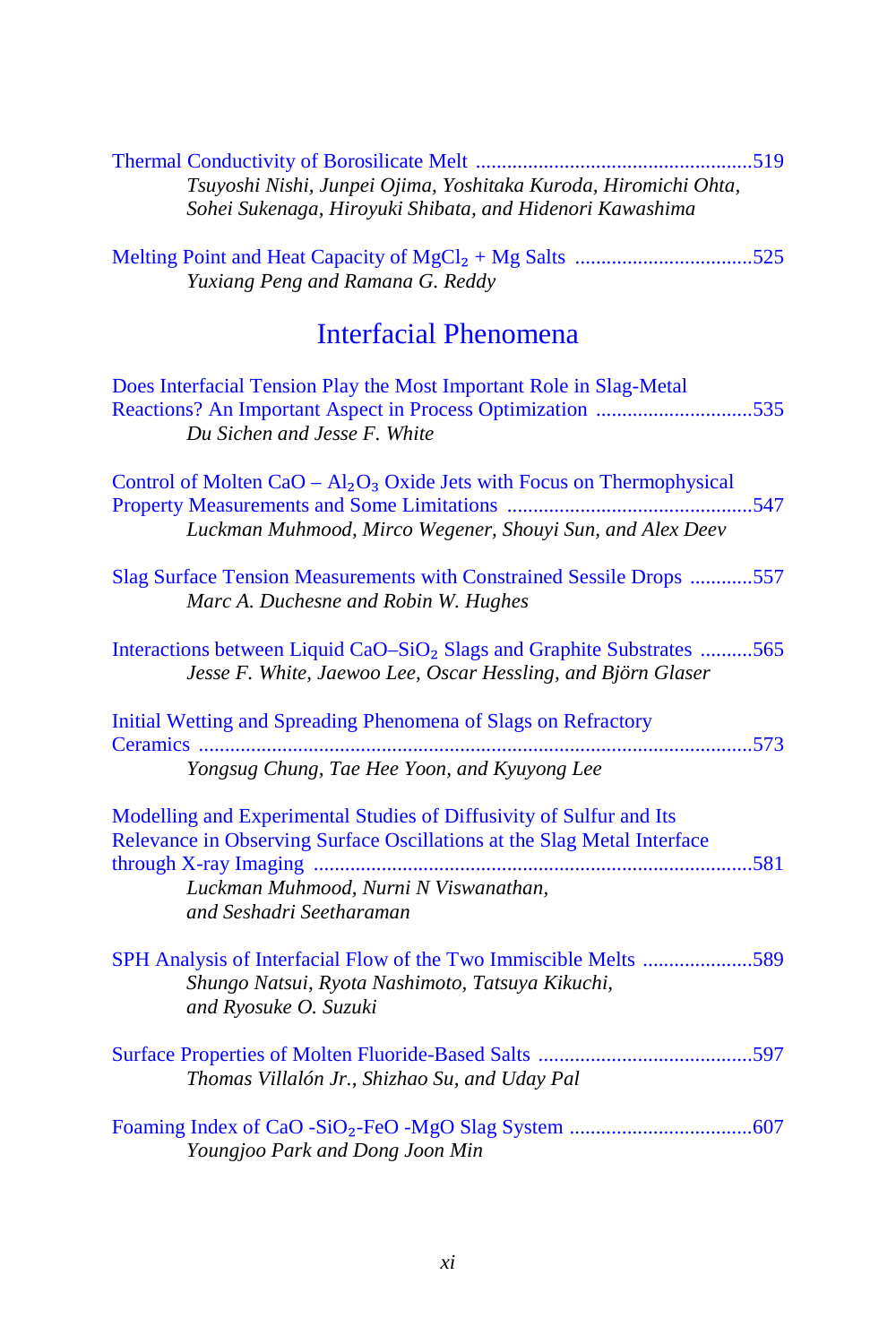# [Modeling Slag and Salt Properties](#page-0-1)

| Kyei-Sing Kwong and James P. Bennett                                                                                                                            |
|-----------------------------------------------------------------------------------------------------------------------------------------------------------------|
| Gaseous Fuel Production Using Waste Slags - Going beyond Heat<br>Jinichiro Nakano, James Bennett, and Anna Nakano                                               |
| Efficient Storage and Recall of Slag Thermochemical Properties for Use in<br>Johannes H. Zietsman                                                               |
| <b>Industrial Applications: Non-Ferrous</b>                                                                                                                     |
| Production of Cobalt and Copper Alloys from Copper Slags via Reduction<br>Onuralp Yücel                                                                         |
| Slag Reduction Kinetics of Copper Slags from Primary Copper<br>Boyd Davis, Trevor Lebel, Roberto Parada, and Roberto Parra                                      |
| Fluxing Strategies for the Direct to Blister Smelting of High Silica and Low<br>Michael Somerville, Chunlin Chen, Gerardo R.F. Alvear F.,<br>and Stanko Nikolic |
| Bhavin Desai, Vilas Tathavadkar, Somnath Basu,<br>and Kaushik Vakil                                                                                             |
| Selective Precipitation of Magnetite in Copper Slag by Controlled Molten                                                                                        |
| Yong Fan, Etsuro Shibata, Atsushi Iizuka, and Takashi Nakamura                                                                                                  |
| <b>Thermodynamics: Iron and Steel</b>                                                                                                                           |

Applications of ArcelorMittal Thermodynamic Computation Tools to Steel [Production ........................................................................................................697](#page-0-0) *Jean Lehmann*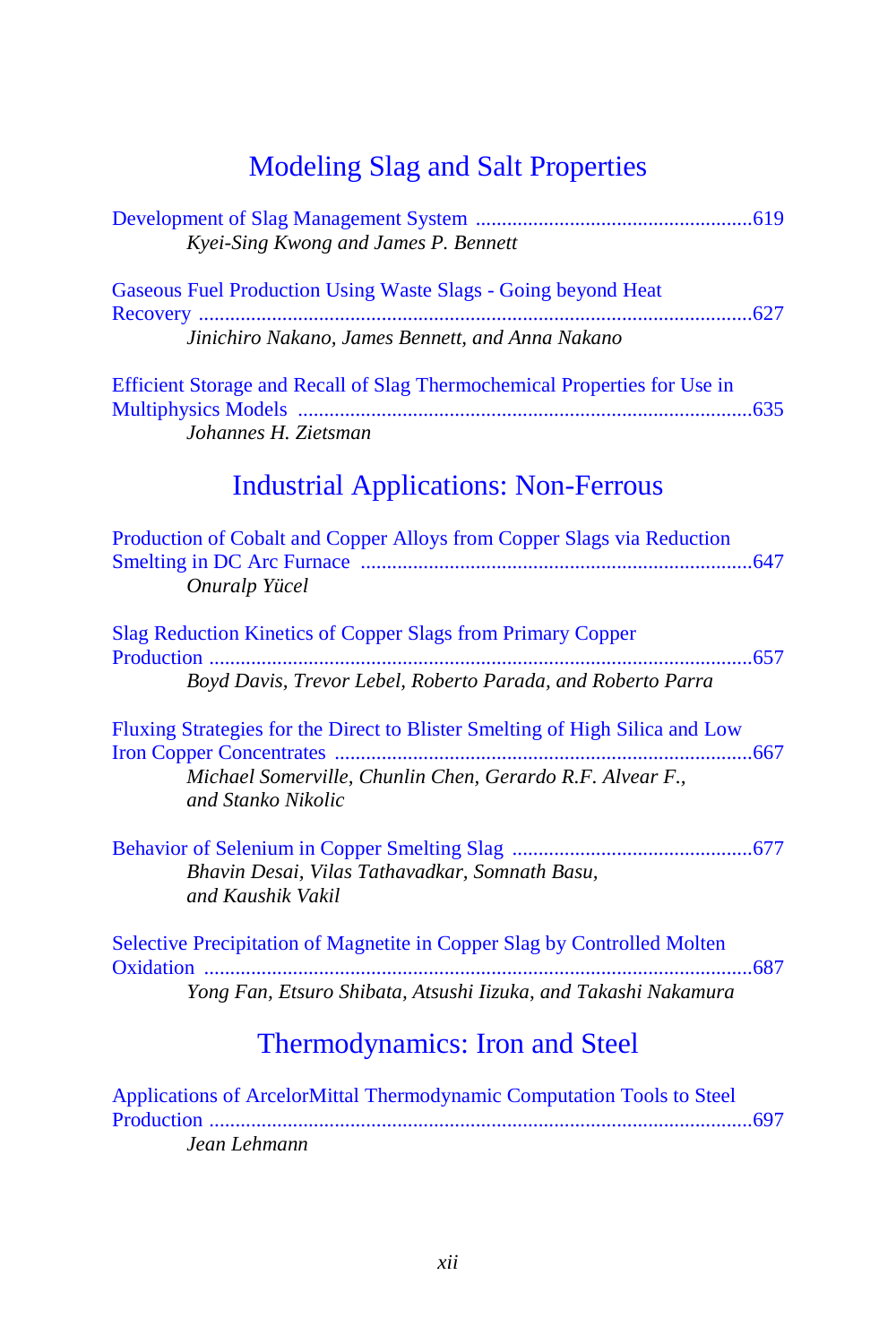| Phase Equilibria Study of the CaO-"Fe <sub>2</sub> O <sub>3</sub> "-SiO <sub>2</sub> System in Air to Support<br>Peter C. Hayes, Jiang Chen, and Evgueni Jak               |
|----------------------------------------------------------------------------------------------------------------------------------------------------------------------------|
| Understanding Sulfide Capacity of Molten Aluminosilicates via Structural<br>Information from 'Raman' and 'NMR' Spectroscopic Methodologies 715<br>Joo Hyun Park            |
| Thermodynamic Properties of the CaO-AlO <sub>1</sub> . <sub>5</sub> -CeO <sub>1</sub> . <sub>5</sub> System 723<br>Ryo Kitano and Kazuki Morita                            |
| Distribution Behavior of Cr between CaO-SiO <sub>2</sub> -Al <sub>2</sub> O <sub>3</sub> (-MgO) Slag<br>Yanling Zhang, Xinlei Jia, Tuo Wu, Qiuhan Li,<br>and Zhancheng Guo |
| Jun-Gil Yang and Joo Hyun Park                                                                                                                                             |
| <b>Production Using Molten Salts</b>                                                                                                                                       |
| Toru H. Okabe and Yu-ki Taninouchi                                                                                                                                         |
| Farzin Fatollahi-Fard and Petrus Christiaan Pistorius                                                                                                                      |
| Investigations for the Recycle of Pyroprocessed Uranium 771<br>B.R. Westphal, J.C. Price, E.E. Chambers, and M.N. Patterson                                                |
| Zero-Direct-Carbon-Emission Aluminum Production by Solid Oxide<br>Shizhao Su, Uday Pal, and Xiaofei Guan                                                                   |
| Alumina Concentration Gradients in Aluminium Reduction Cells 791<br>Pascal Lavoie and Mark P. Taylor                                                                       |
| Approach of the Molten Salt Chemistry for Aluminium Production: High<br>Temperature NMR Measurements, Molecular Dynamics and DFT<br>Calculations                           |
| Kelly Machado, Didier Zanghi, Vincent Sarou-Kanian,<br>Sylvian Cadars, Mario Burbano, Mathieu Salanne,<br>and Catherine Bessada                                            |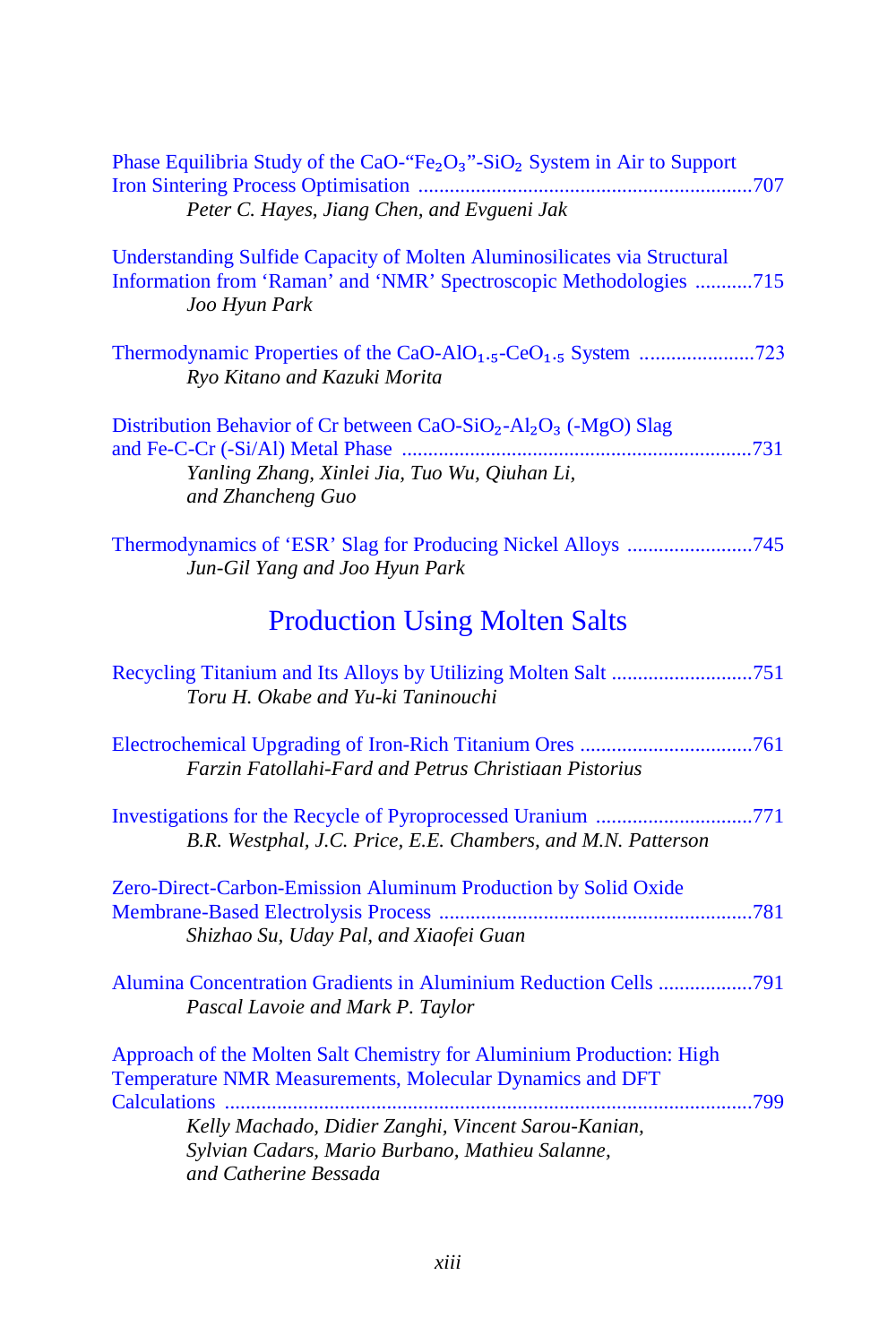| Min Li, Zhongning Shi, Zhaowen Wang, and Ramana G. Reddy                                                                                                                               |     |
|----------------------------------------------------------------------------------------------------------------------------------------------------------------------------------------|-----|
| The Current Efficiency for Aluminium Deposition from Molten Fluoride<br>Geir Martin Haarberg                                                                                           |     |
| Recycling and Reuse of Slag and Dust                                                                                                                                                   |     |
| Dissolution Mechanisms of Nutrient Elements from Steelmaking Slag into                                                                                                                 | 829 |
| Hiroyuki Matsuura, Qian Zhou, Fuminori Katabe, Likun Zang,<br>Guohua Zhang, and Fumitaka Tsukihashi                                                                                    |     |
| Effects of Three Types of Iron and Steel Slag on Fresh and Hardened                                                                                                                    |     |
| Seyed Vahid Hosseini, Shahnavaz Eilbeigi,<br>and Mohammad Reza Nilforoushan                                                                                                            |     |
| João B. Ferreira Neto, Catia Fredericci, João O.G. Faria,<br>Fabiano F. Chotoli, Tiago R. Ribeiro, Antônio Malynowskyj,<br>Andre N.L. Silva, Valdecir A. Quarcioni, and Andre A. Lotto | 847 |
| Reaction between Synthesized Calcium Aluminates and Cr <sub>2</sub> O <sub>3</sub> in Air                                                                                              |     |
| Shengqiang Song and Andrie Garbers-Craig                                                                                                                                               |     |
| Immobilization of Hexavalent Chromium in Stainless Steelmaking Slag 865<br>Ryo Inoue, Yoshiya Sato, Yasushi Takasaki,<br>and Atsushi Shibayama                                         |     |
| Smelting Reduction of Bottom Ash in Presence of Liquid Steel Bath for<br>A.K. Mandal and O.P. Sinha                                                                                    |     |
| Doug Schriner, Patrick Taylor, and Joseph Grogan                                                                                                                                       |     |
| Characterization and Recovery of Valuables from Waste Copper<br>Sarfo Prince, Jamie Young, Guojun Ma, and Courtney Young                                                               | 889 |
|                                                                                                                                                                                        |     |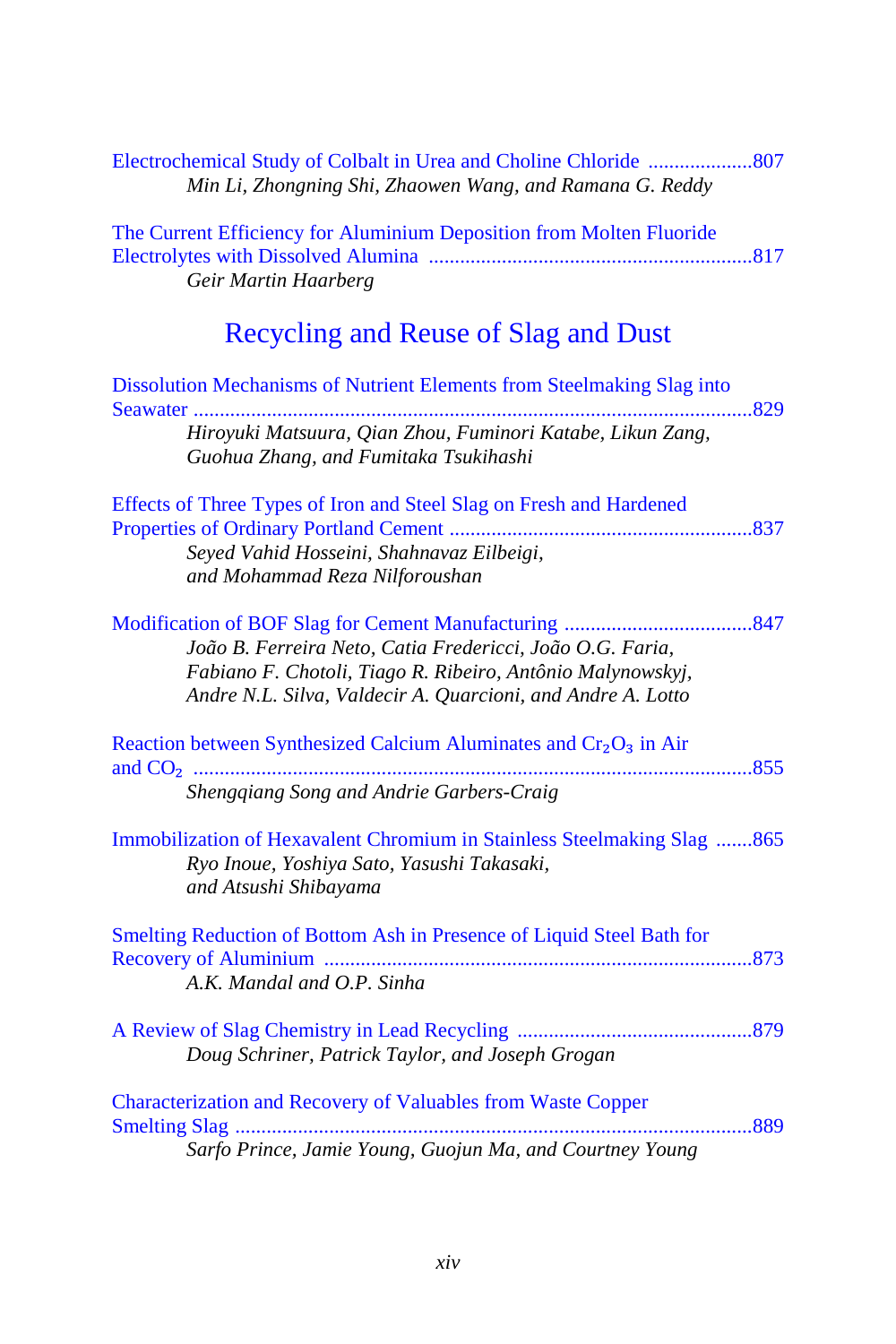| Development of Secondary Antimony Oxides from Metallurgical Slags for                                                                    |
|------------------------------------------------------------------------------------------------------------------------------------------|
|                                                                                                                                          |
| Florian Binz and Bernd Friedrich                                                                                                         |
| Improving the Dissolution of Phosphorus from 2CaO·SiO <sub>2</sub> -3CaO·P <sub>2</sub> O <sub>5</sub>                                   |
|                                                                                                                                          |
| Chuan-ming Du, Xu Gao, Sun-joong Kim, Shigeru Ueda,                                                                                      |
| and Shin-ya Kitamura                                                                                                                     |
| <b>Thermodynamics: Non-Ferrous Production</b>                                                                                            |
| Chromium Distribution between Liquid Slag and Matte Phases 919<br>R Hurman Eric                                                          |
| Thermophysical Property Measurements of Molten Slag and Welding Flux                                                                     |
| Kenta Onodera, Airi Nakamura, Shinya Hakamada,                                                                                           |
| Masahito Watanabe, and Florian Kargl                                                                                                     |
| Solubility of CaO and Al <sub>2</sub> O <sub>3</sub> in Metallic Copper Saturated Molten Phase 937<br>Joseph Hamuyuni and Pekka Taskinen |
| <b>Integrated Experimental and Modelling Research for Non-Ferrous</b>                                                                    |
|                                                                                                                                          |
| Evgueni Jak, Taufiq Hidayat, Denis Shishin,                                                                                              |
| Ata Fallah Mehrjardi, Jiang Chen, Sergei Decterov,                                                                                       |
| and Peter Hayes                                                                                                                          |
| Experimental Study of Slag/Matte/Metal/Tridymite Four Phase Equilibria                                                                   |
| and Minor Elements Distribution in "Cu-Fe-Si-S-O" System by                                                                              |
|                                                                                                                                          |
| Jeff (Jiang) Chen, Charlotte Allen, Peter C. Hayes,<br>and Evgueni Jak                                                                   |
| Experimental Determination of the Liquidus Surface (1473 K) in                                                                           |
| Cu-ZnO-SiO <sub>2</sub> -O System at Various Oxygen Partial Pressures 971                                                                |
| Longgong Xia, Zhihong Liu, and Pekka Antero Taskinen                                                                                     |
| Liquidus Measurement of Te-O-Na <sub>2</sub> O-SiO <sub>2</sub> System between 1000                                                      |
|                                                                                                                                          |
| Imam Santoso and Pekka Taskinen                                                                                                          |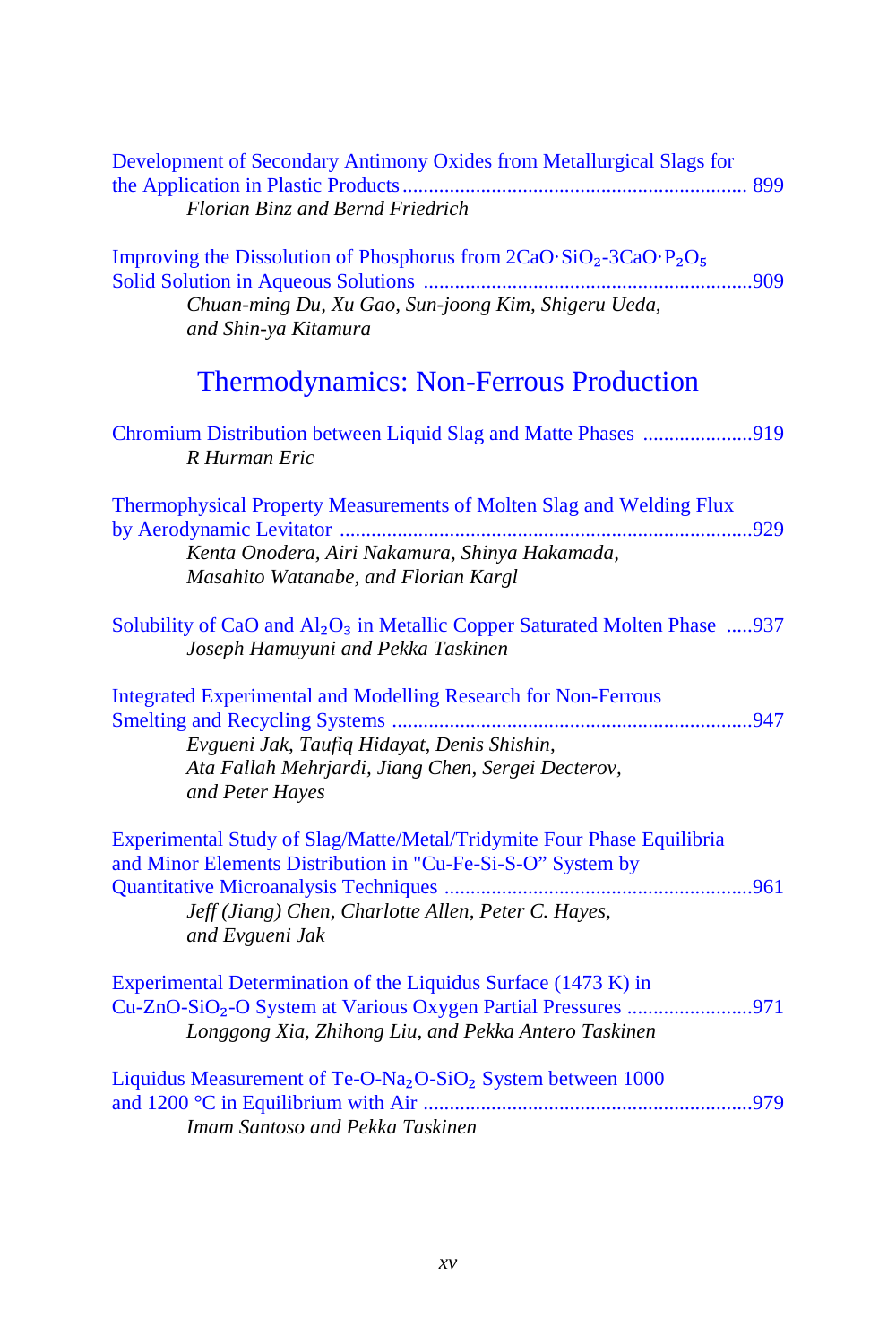## [Industrial Applications: Steel](#page-0-1)

| Kinetics of Phosphorus Mass Transfer and the Interfacial Oxygen Potential<br>Kezhuan Gu, Neslihan Dogan, and Kenneth S. Coley                                                                                      |
|--------------------------------------------------------------------------------------------------------------------------------------------------------------------------------------------------------------------|
| Physical Modelling of the Effect of Slag and Top-Blowing on Mixing in                                                                                                                                              |
| Tim Haas, Ville-Valtteri Visuri, Aki Kärnä, Erik Isohookana,<br>Petri Sulasalmi, Rauf Hürman Eriç, Herbert Pfeifer,<br>and Timo Fabritius                                                                          |
| 3D CFD Modeling of the LMF System: Desulfurization Kinetics 1009<br>Qing Cao, April Pitts, Daojie Zhang, Laurentiu Nastac,<br>and Robert Williams                                                                  |
| Slag Formation – Thermodynamic and Kinetic Aspects and Mechanisms 1017<br>Lauri Holappa and Yilmaz Kaçar                                                                                                           |
| Effects of Various Slag Systems on Metal/Slag Separation of CCA<br>and Slag Composition on Desulfurization and Dephosphorization of<br>Ji-Ook Park and Sung-Mo Jung                                                |
| Use of Al-killed Ladle Furnace Slag in Si-killed Steel Process to Reduce<br>Narottam Behera, Ahmad Raddadi, Shahreer Ahmad,<br>Neeraj Tewari, and Othman Zeghaibi                                                  |
| <b>Refractories</b>                                                                                                                                                                                                |
| Influence of Physical Properties of Slag and Operational Parameters on<br>Paula Maria Gomes Cunha Leão, Eliana Ferreira Rodrigues,<br>Carlos Antonio da Silva, Itavahn Alves da Silva,<br>and Varadarajan Seshadri |
| Corrosion Mechanisms in Refractory Castables by Liquid Oxides 1053<br>L. Tadeo Ibarra, A.M. Guzmán, D.I. Martínez,<br>and G. Alan Castillo                                                                         |

Viscous Behavior of Alumina and Titania in Amphoteric Slags and Their [Influence on Refractory Corrosion ................................................................1063](#page-0-0) *Frank Kaußen and Bernd Friedrich*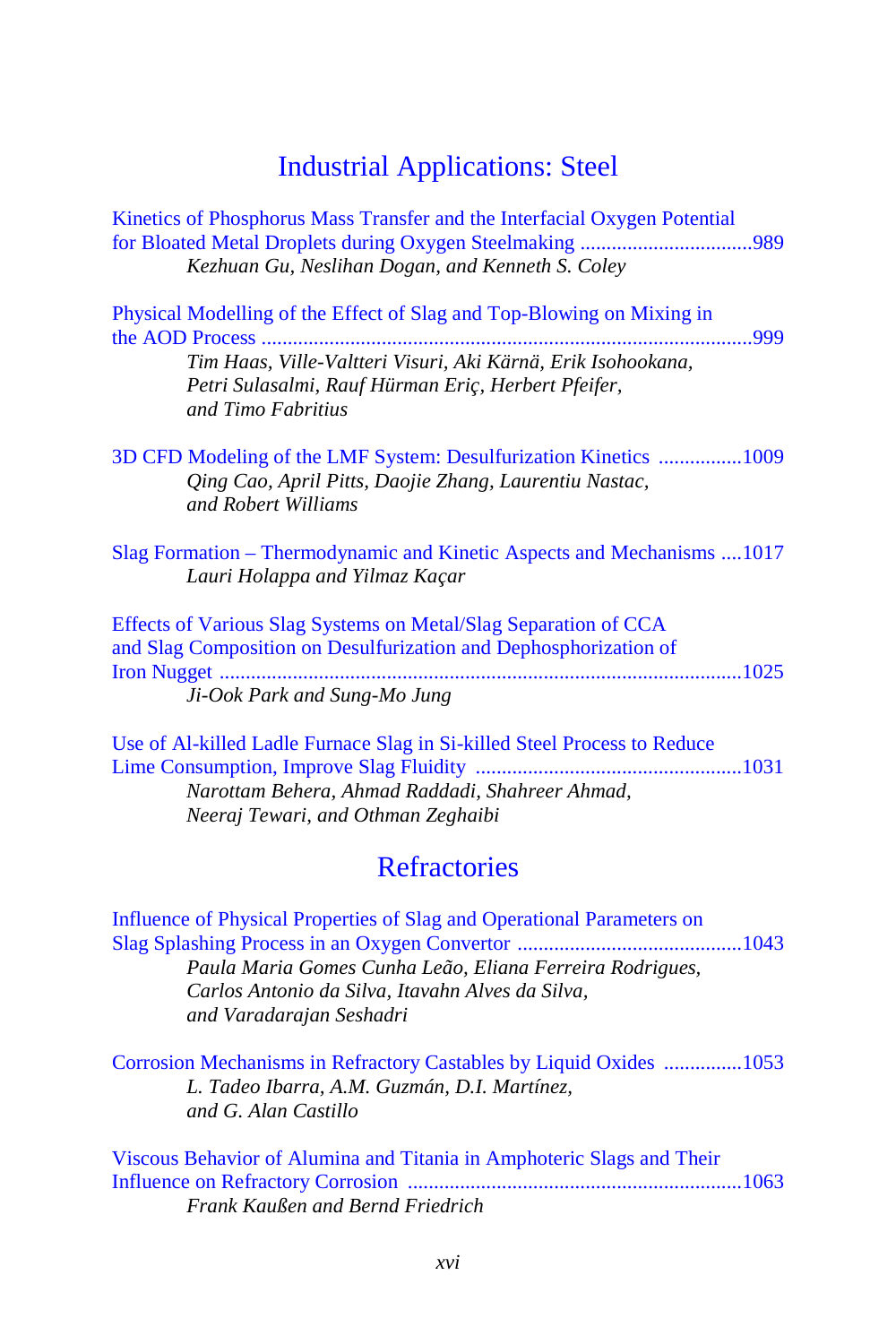| <b>Phase Chemistry Study of the Interactions between Slag and Refractory</b> |  |
|------------------------------------------------------------------------------|--|
|                                                                              |  |
| Ata Fallah Mehrjardi, Peter C. Hayes, Turarbek Azekenov,                     |  |
| Leonid Ushkov, and Evgueni Jak                                               |  |
|                                                                              |  |

|                      | The Study of Molten Liquid - Refractory Interactions – It Is All about the |
|----------------------|----------------------------------------------------------------------------|
|                      |                                                                            |
| Andrie Garbers-Craig |                                                                            |

Effect of Slag Impregnation on Macroscopic Deformation of [Bauxite-based Material ..................................................................................1093](#page-0-0) *Antoine Coulon, Emmanuel De Bilbao, Rudy Michel, Marie-Laure Bouchetou, Séverine Brassamin, Camille Gazeau, Didier Zanghi, and Jacques Poirer*

[Corrosion Resistances of Cr-Free Refractories to Copper Smelting Slags ....1101](#page-0-0) *Mao Chen, Junhong Chen, and Baojun Zhao*

[Gasification Slag and the Mechanisms by Which Phosphorus](#page-0-0) Additions Reduce Slag Wear and Corrosion in High Cr₂O₃ Refractories ......................1109 *James Bennett, Anna Nakano, Jinichiro Nakano, and Hugh Thomas*

#### [Additional Technical Papers](#page-0-1)

A High Temperature Double Knudsen Cell Mass Spectrometry Study of [Gas Species Evolved from Coal-Petcoke Mixed Feedstock Slags ................1119](#page-0-0) *Jinichiro Nakano, Takashi Nagai, James Bennett, Anna Nakano, and Kazuki Morita*

| An Assessment of Slag Eye Formation Using Mathematical and Physical |  |
|---------------------------------------------------------------------|--|
|                                                                     |  |
| Augusto Pereira de Sá, Filipe de Menezes Torres,                    |  |
| Carlos Antonio da Silva, Itavahn Alves da Silva,                    |  |
| and Varadarajan Seshadri                                            |  |
|                                                                     |  |

An Effect of Phosphorus Gas Generated in Slagging Gasifiers on Pt-Rh [Sensor Degradation........................................................................................ 1135](#page-0-0) *Anna Nakano, Jinichiro Nakano, and James Bennett*

[An Experimental Study of Viscosity in FeO-SiO](#page-0-0)<sub>2</sub>-V<sub>2</sub>O<sub>3</sub>-TiO<sub>2</sub> System ........1143 *Shiyuan Liu, Lijun Wang, and Kuo-chih Chou*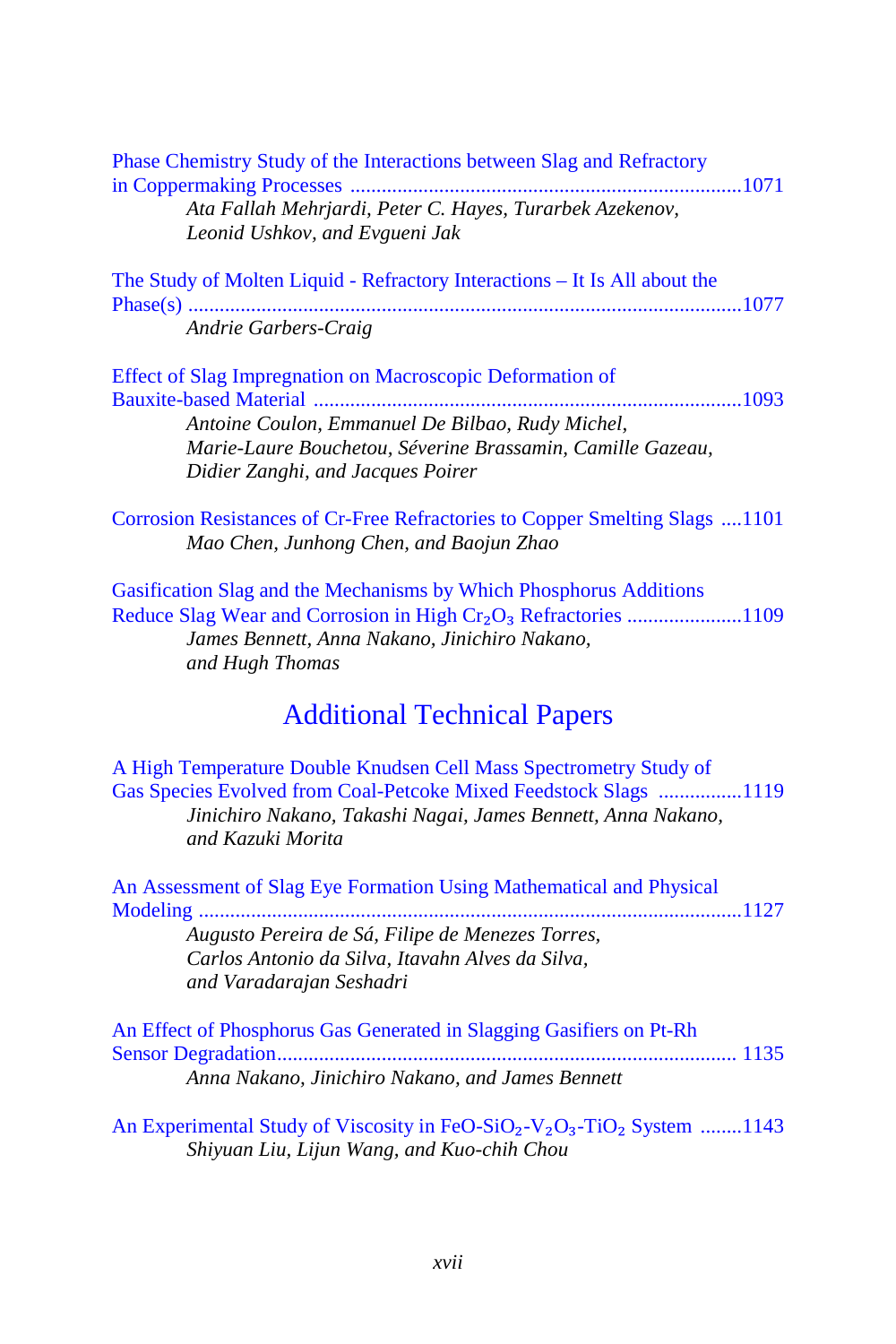| Capturing and Condensation of SiO Gas from Industrial Si Furnace 1153<br>Ksiazek Michal, Grådahl Svend, Rotevant, Eirik Andersen,<br>and Wittgens Bernd           |
|-------------------------------------------------------------------------------------------------------------------------------------------------------------------|
| Corrosion Testing of Zirconia, Beryllia and Magnesia Ceramics in Molten<br>Valery Kaplan and Igor Lubomirsky                                                      |
| Density, Viscosity, Vapor Pressure and Thermal Conductivity of MgCl <sub>2</sub><br>Yuxiang Peng and Ramana G. Reddy                                              |
| Development of "Slag-Remaining+Double-Slag" BOF Steelmaking<br>Haibo Li, Yanchun Lu, Guosen Zhu, and Xinhua Wang                                                  |
| Effect of Basicity on Basic Oxygen Furnace (BOF) Slag Solidification<br>Chunwei Liu, Muxing Guo, Lieven Pandelaers, Bart Blanpain,<br>and Shuigen Huang           |
| Effect of Slag Prepared with Different Cooling Methods on Cleanliness<br>Dong-ping Zhan, Yang-peng Zhang, Lei Tang, Kun Fan,<br>Zhou-hua Jiang, and Hui-shu Zhang |
| Effect of Zr Inhibitor on Corrosion of Haynes 230 and NS-163 Alloys in<br>Yuxiang Peng and Ramana G. Reddy                                                        |
| Experimental Study of Gas/Slag/Matte/Spinel Equilibria and Minor<br>Taufiq Hidayat, Ata F Mehrjardi, Peter C Hayes,<br>and Evgueni Jak                            |
| Experimental Study of Liquidus of the "FeO"-SiO <sub>2</sub> -PbO Slags in<br>Maksym Shevchenko, Taufiq Hidayat, Peter C Hayes,<br>and Evgueni Jak                |
| Kentaro Urata and Yoshinao Kobayashi                                                                                                                              |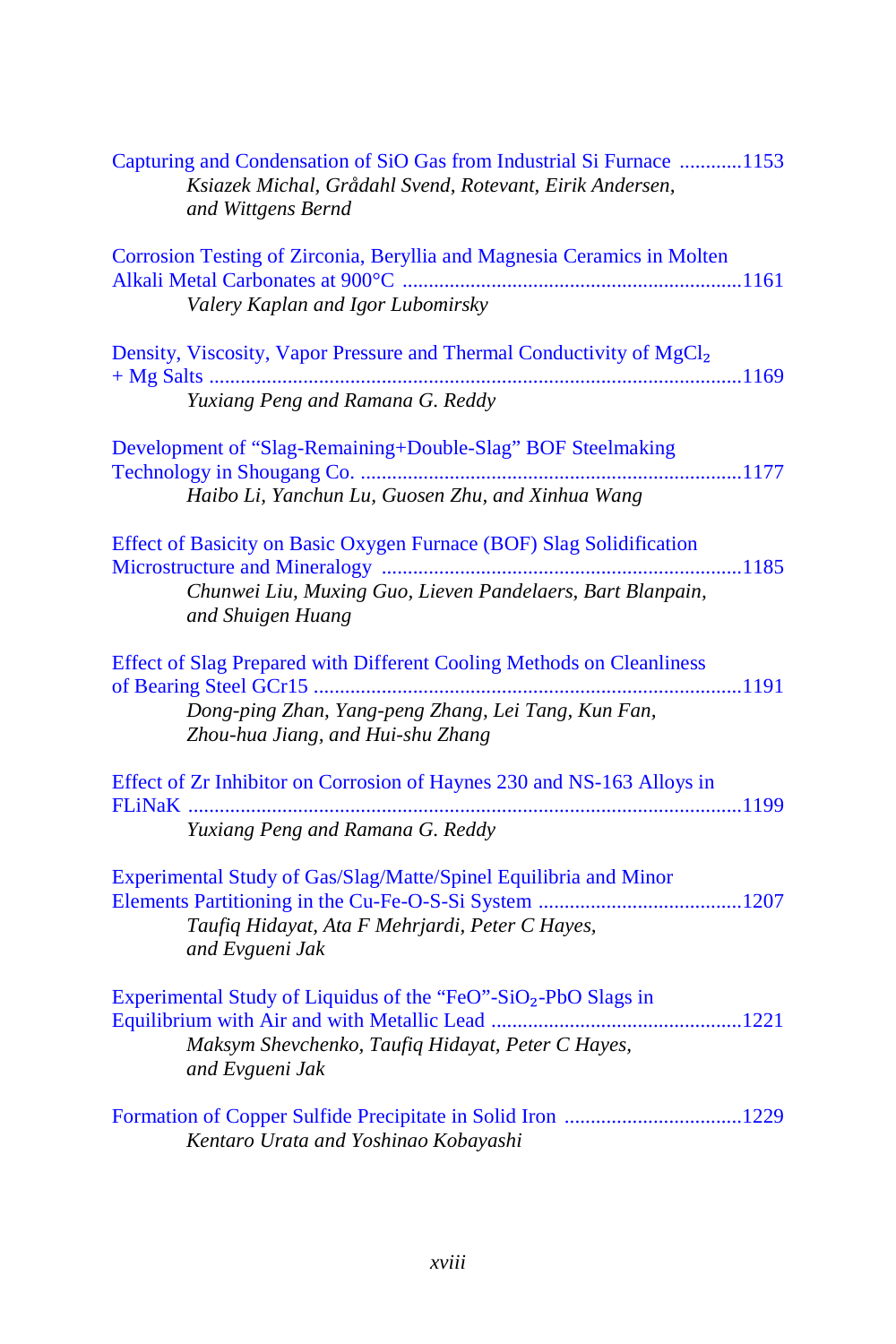| <b>Integrated Heat Recovery and Material Recycling from Hot Slags:</b><br>Yongqi Sun, Zuotai Zhang, and Seetharaman Sridhar                                                                                                         |
|-------------------------------------------------------------------------------------------------------------------------------------------------------------------------------------------------------------------------------------|
| Interfacial Phenomena and Thermophysical Properties of Molten Steel                                                                                                                                                                 |
| Masahito Watanabe, Kenta Onodera, Shoya Ueno,<br>Takao Tsukada, Toshihiro Tanaka, Haruka Tamaru,<br>and Takehiko Ishikawa                                                                                                           |
| <b>Investigation of Molten Salt Phase Formation during Alkali Roasting of</b><br>Titaniferous Minerals with Sodium and Potassium Hydroxide 1253<br>S. Parirenyatwa, L. Escudero-Castejon, S. Sanchez-Segado,<br>Y. Hara, and A. Jha |
| Precipitation Behavior of Titanium Bearing Blast Furnace Slag 1261<br>Meilong Hu, Zhengfeng Qu, Xuewei Lv, and Yunhua Gan                                                                                                           |
| Production of Ceramic Balls by High Temperature Atomization of Mine<br>Hyunsik Park, Minchul Ha, Dong-hyo Yang, Jeong-soo Sohn,<br>and Joohyun Park                                                                                 |
| Properties of Bayer Red Mud Based Flux and Its Application in the<br>Yanling Zhang, Fengshan Li, and Ruimin Wang                                                                                                                    |
| Reduction Behavior of Assmang and Comilog Ore in the SiMn Process 1285<br>Pyunghwa Peace Kim, Joakim Holtan, and Merete Tangstad                                                                                                    |
| Regeneration of WC-Co Nanopowders via Sodiothermic Reduction in<br>Na Wang, Xue-Mei Liu, Li-Hua Chai, Jinyu Wu,<br>and Xuyang Shen                                                                                                  |
| Rheological Behavior of Fayalite Based Secondary Copper Smelter Slag<br>Huayue Shi, Liugang Chen, Annelies Malfliet, Tom Peter Jones,<br>Bart Blanpain, and Muxing Guo                                                              |
| Silicon and Manganese Partition between Slag and Metal Phases and Their<br>Activities Pertinent to Ferromanganese and Silicomanganese Production 1309                                                                               |

*Hakan Cengizler and R Hurman Eric*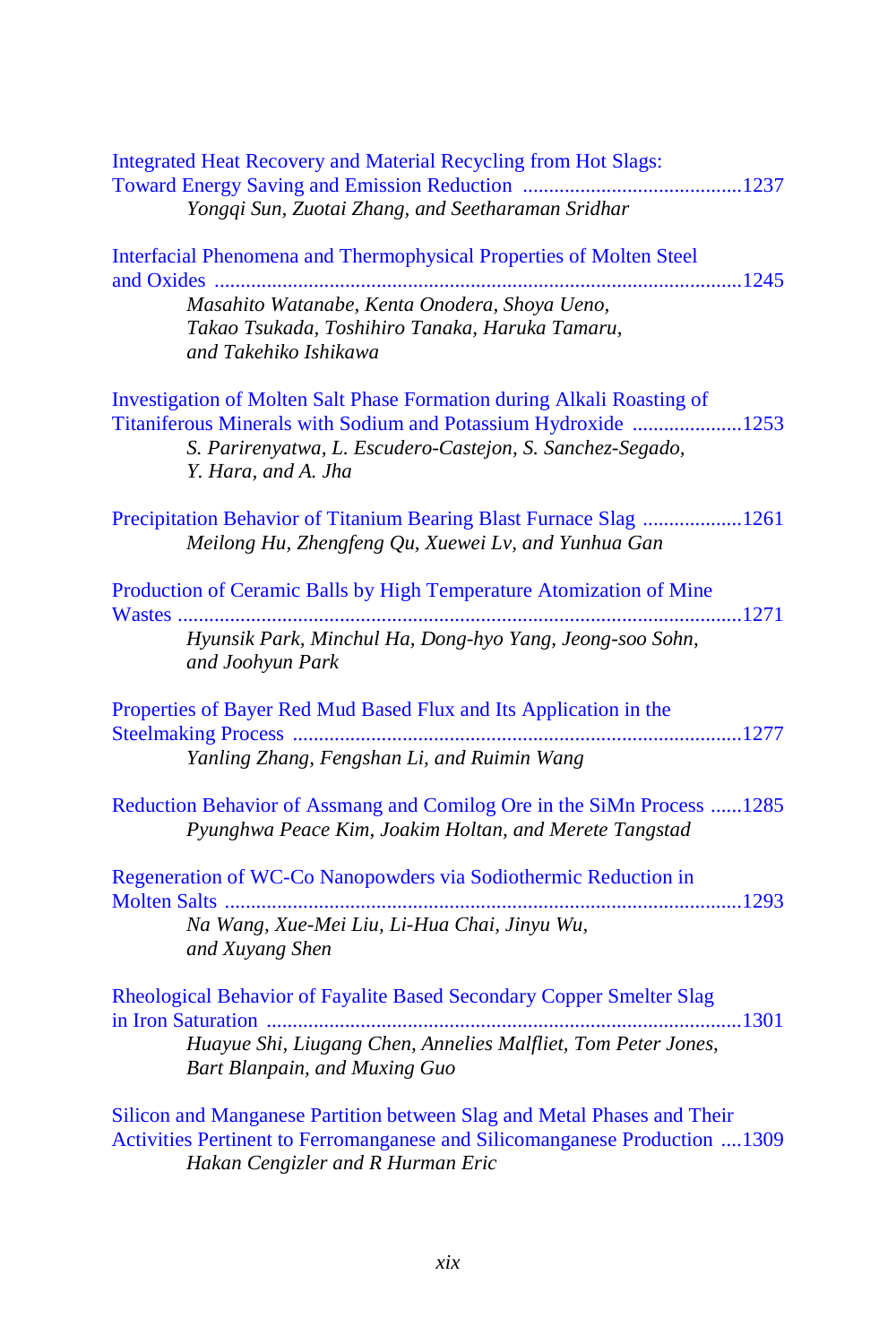| Stability of Fluorine-Free Mould Fluxes SiO <sub>2</sub> -CaO-Al <sub>2</sub> O <sub>3</sub> -B <sub>2</sub> O <sub>3</sub> -Na <sub>2</sub> O                                                   |
|--------------------------------------------------------------------------------------------------------------------------------------------------------------------------------------------------|
| Lin Wang, Jianqiang Zhang, Yasushi Sasaki, Oleg Ostrovski,<br>Chen Zhang, and Dexiang Cai                                                                                                        |
| Study of MnO Activity in CaO-SiO <sub>2</sub> -MnO-Al <sub>2</sub> O <sub>3</sub> -MgO Slags 1327<br>Jun Tao, Dongdong Guo, Baijun Yan, and Longmei Wang                                         |
| Study on Electrical Conductivity of CaO-SiO <sub>2</sub> -Al <sub>2</sub> O <sub>3</sub> -FeO <sub>x</sub> Slags 1335<br>Guo-Hua Zhang, Jun-Hao Liu, and Kuo-Chih Chou                           |
| The Distribution Rules of Element and Compound of Cobalt/Iron/Copper<br>Hongxu Li, Ke Du, Shi Sun, Jiaqi Fan, and Chao Li                                                                        |
| The Management of Lead Concentrate Acquisition in "Trepca" 1351<br>Ahmet Haxhiaj, Maoming Fan, and Bajram Haxhiaj                                                                                |
| The Mineral Constitution and Leachability Characteristics of Dusts from<br>Hongxu Li, Yang Xie, Chao Li, Zhaobo Liu,<br>and Mengmeng Huang                                                       |
| The Wetting Behavior of CrMnNi Steel on Mg-PSZ as a Function of<br>Tobias Dubberstein, Hans-Peter Heller, Claudia Wenzel,<br>and Christos G. Aneziris                                            |
| Thermodynamic Modelling of Liquid Slag-Matte-Metal Equilibria<br>Applied to the Simulation of the Peirce-Smith Converter 1379<br>Denis Shishin, Taufiq Hidayat, Sergei Decterov, and Evgueni Jak |
| Thermodynamics of the $2CaO·SiO2 - 3CaO·P2O5$ Solid Solution at<br>Hiroyuki Matsuura, Ming Zhong, Xu Gao,<br>and Fumitaka Tsukihashi                                                             |
| Understanding Phase Equilibria in Slags Containing Vanadium 1397<br>Jinichiro Nakano, Marc Duchesne, James Bennett, Anna Nakano,                                                                 |

*Robin Hughes, and In-Ho Jung*